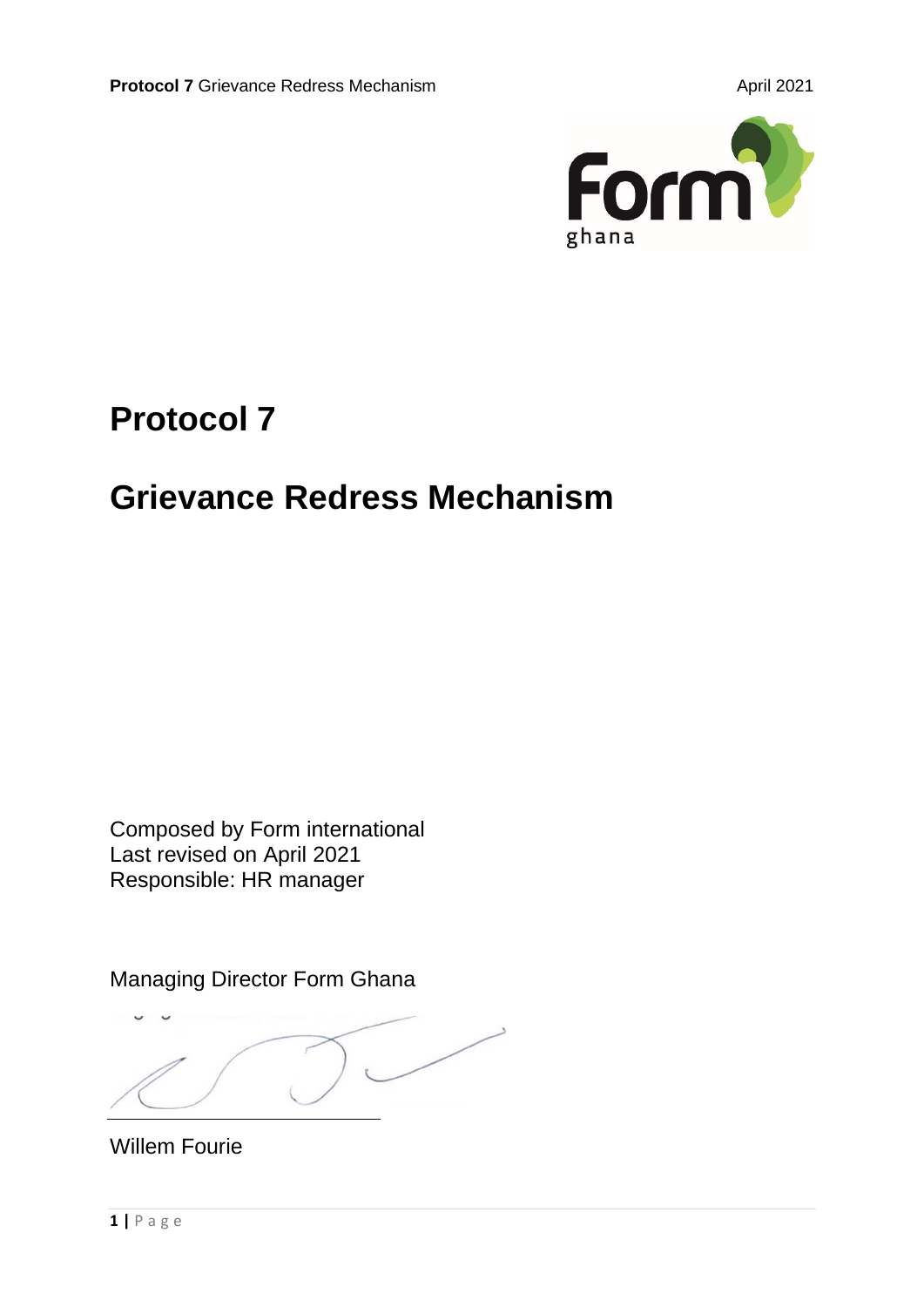## 1 Protocol purpose

This Grievance Redress mechanism describes the way Form Ghana manages complaints and conflict situations. The policy is aimed at preventing conflicts by investing in community sensitization and an open dialogue with all stakeholders.

## *Two-way communication*

The first part of the protocol (A) describes the situation in which a complaint directed to Form Ghana is reported by internal or external parties. The second part (B) describes the procedure that shall be followed in case Form Ghana wants to address a complaint or potential conflict situation towards external parties.

Updates in the GRM will be communicated through stakeholder meetings and included in the employees' training program. Furthermore, the protocol is published on the website of Form Ghana (www.formghana.com; under 'downloads').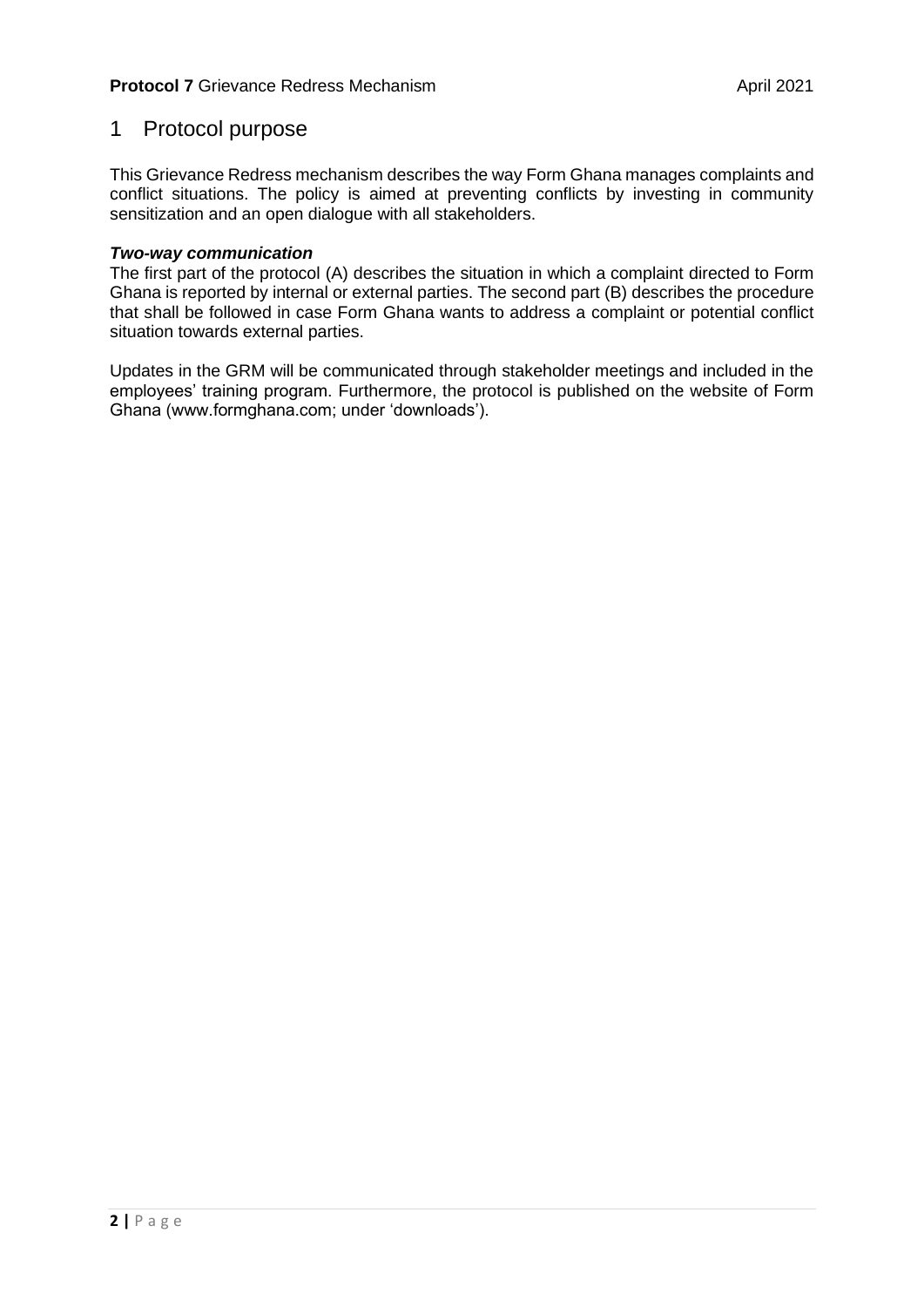# 2 Part A: Complainant vs. Form Ghana

## 2.1 Process flow

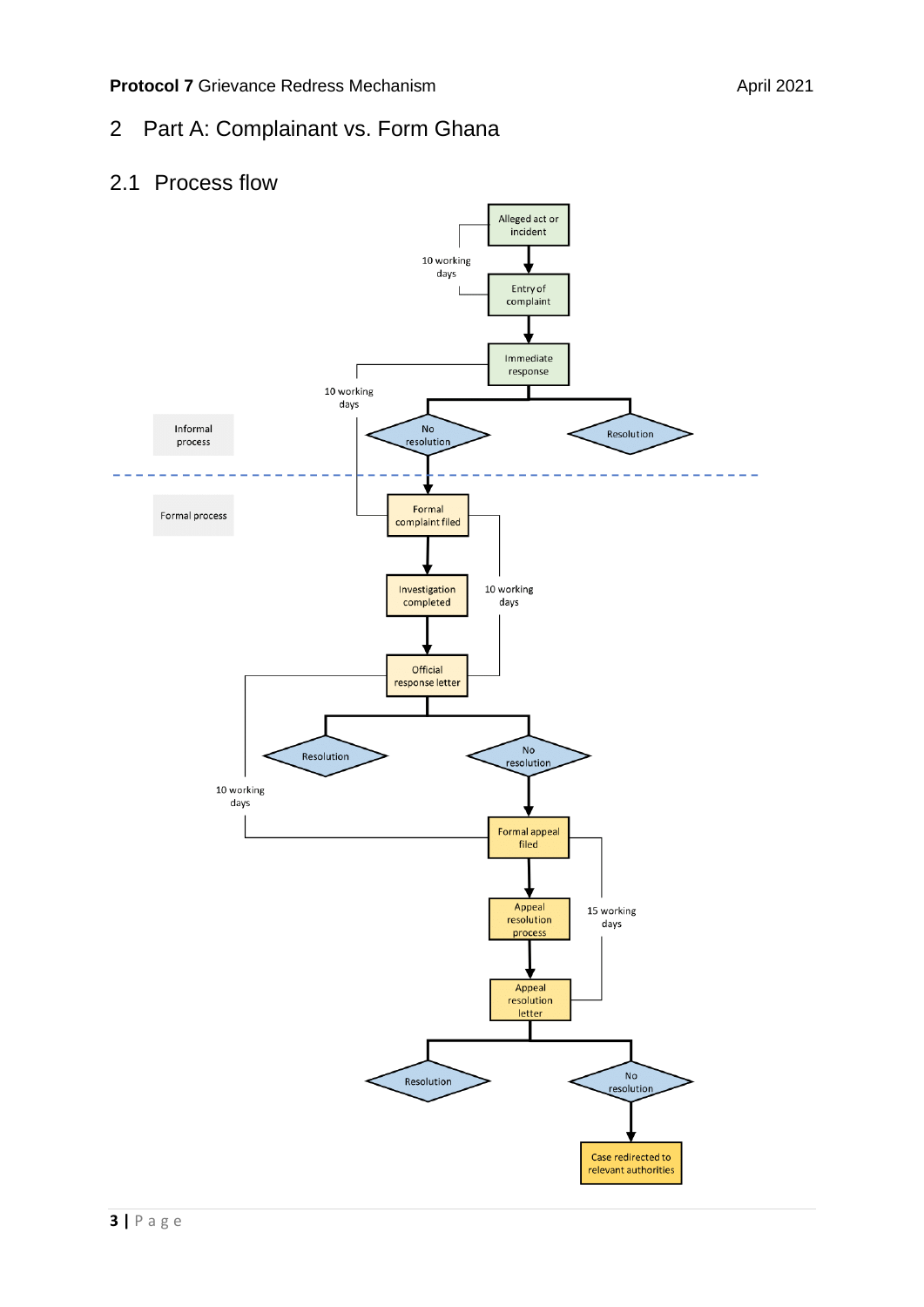The complaint procedure consists of an informal and formal part of the process. The formal process is documented in the complaints file. For all major incidents, the formal process is started immediately.

## *Handling of complaints*

A professional approach is adopted in the handling of the complaint by a qualified HR Manager. All relevant parties will be heard in order to reach a consensus-based solution for the complaint. All communication between FG and the complainant in the formal process is recorded and filed. The complainant and other directly involved parties receive copies of the records and signs for receipt.

On each site, a Complaints Resolution Staff (CRS) has been appointed and trained in handling, registration of grievances and complaints, and follow-up including the respect of timelines. Specifically responsible are the HR Assistant and the Senior Site Manager. Besides the CRS and all senior staff have been trained in handling complaints.

## *Overview of cases*

The company has a transparent **grievance registration system** in place that ensures equal handling of each complaint and enables the company to analyze and monitor complaints throughout the year.

A summary of the formally lodged complaints and their status is digitized and kept up-to-date by the CRS in an Excel file. An updated summary (digital file) is included in the monthly monitoring report that is submitted to FG management. The summary includes the following information:

- Case number
- Date filed
- Complainant
- Relation to FG
- Topic
- Status in the process flow
- Date of FG response
- Outcome / proposed solution
- Status (ongoing / resolved)
- Date complainant signed for closure of the case

Furthermore, the digital summary file will be analysed at least once every year and the outcomes will be discussed in a management meeting. Follow-up will be recorded.

## 2.2 Entry of complaints

## **Internal complaints**

Form Ghana employees can inform the company about concerns directly, either in person or anonymously. Employees can turn to their immediate seniors or the CRS as the first point of entry in the complaints handling mechanism (table 1).

| Company          | <b>Function</b>               | <b>Entry point</b>  |
|------------------|-------------------------------|---------------------|
| <b>Employees</b> | Contractors                   | <b>Team leaders</b> |
|                  |                               | <b>Supervisors</b>  |
|                  |                               | <b>CRS</b>          |
|                  | Management trainees           | <b>Supervisors</b>  |
|                  |                               | <b>CRS</b>          |
|                  | Permanent staff junior (A-B1) | <b>Supervisors</b>  |

*Table 1. Entry points for grievances and/or complaints, per function.*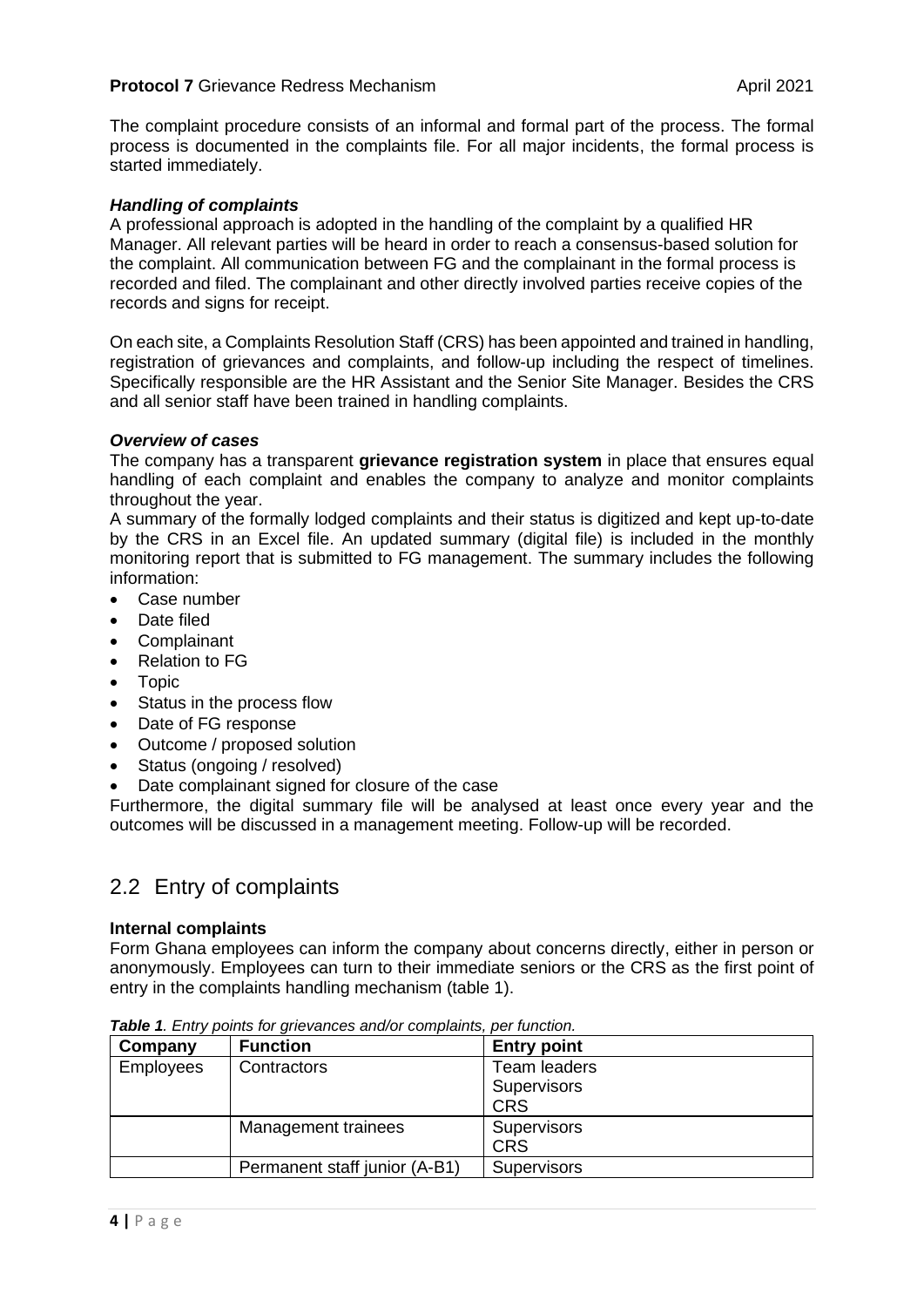|                                      | <b>CRS</b>                       |
|--------------------------------------|----------------------------------|
| Permanent staff senior (B2-C4)   CRS |                                  |
| Senior Management (C5-D)             | HR Manager and Managing Director |

## **External complaints**

External complaints can have a variety of origins, and complainants can roughly be categorized as follows:

- Intercropping farmers
- Members of surrounding communities
- Pastoralists residing near the project area
- Government bodies (local, regional and national)
- Service providers
- NGOs
- Others

For each external complainant, a suitable contact point is available (table 2). For intercropping farmers, the main point of entry is the intercropping supervisor. For all other community members and pastoralists, the contact persons are the CRS (HR Assistant and Senior Site Manager). The contact persons are referred to as Complaints Resolution Staff, trained specifically in the handling of grievances and complaints.

Government bodies, service providers, and NGOs can file a complaint with the HR Manager. All other complaints will be handled by the HR Manager or HR Assistant, depending on the nature of the complaint and the complainant.

| Complainant           | <b>Entry point</b>               |
|-----------------------|----------------------------------|
| Intercropping farmers | Intercropping supervisor         |
| Community members     | <b>CRS</b>                       |
| <b>Pastoralists</b>   | <b>CRS</b>                       |
| Government            | HR Manager and Managing Director |
| Service providers     | <b>HR Manager</b>                |
| <b>NGOs</b>           | HR Manager and Managing Director |

*Table 2. Entry points for grievances and/or complaints, per complainant group.*

#### **Various ways to lodge a complaint**

In addition to the verbal transmission of complaints, there are other, anonymous ways to reach the company. Complaints filed through these channels are dealt with through the same process as the verbal complaints.

Employees can also choose to express their complaints at Workers' Union meetings. A member of the CRS attends these meetings. If the complaint is not solved in the Workers' Union meeting, the complaint can be taken to the CRS, and follow by the official GRM procedure.

Complainants with access to internet can choose for electronic submission of their grievance or complaint through the company website (www.formghana.com). Complainants can also reach the company via mail. The contact address is presented on the company website (www.formghana.com). Complaints received via mail or email are sent to the CRS.

The CRS member provides relevant information on the process to the complainant, including the time frame in which a response can be expected.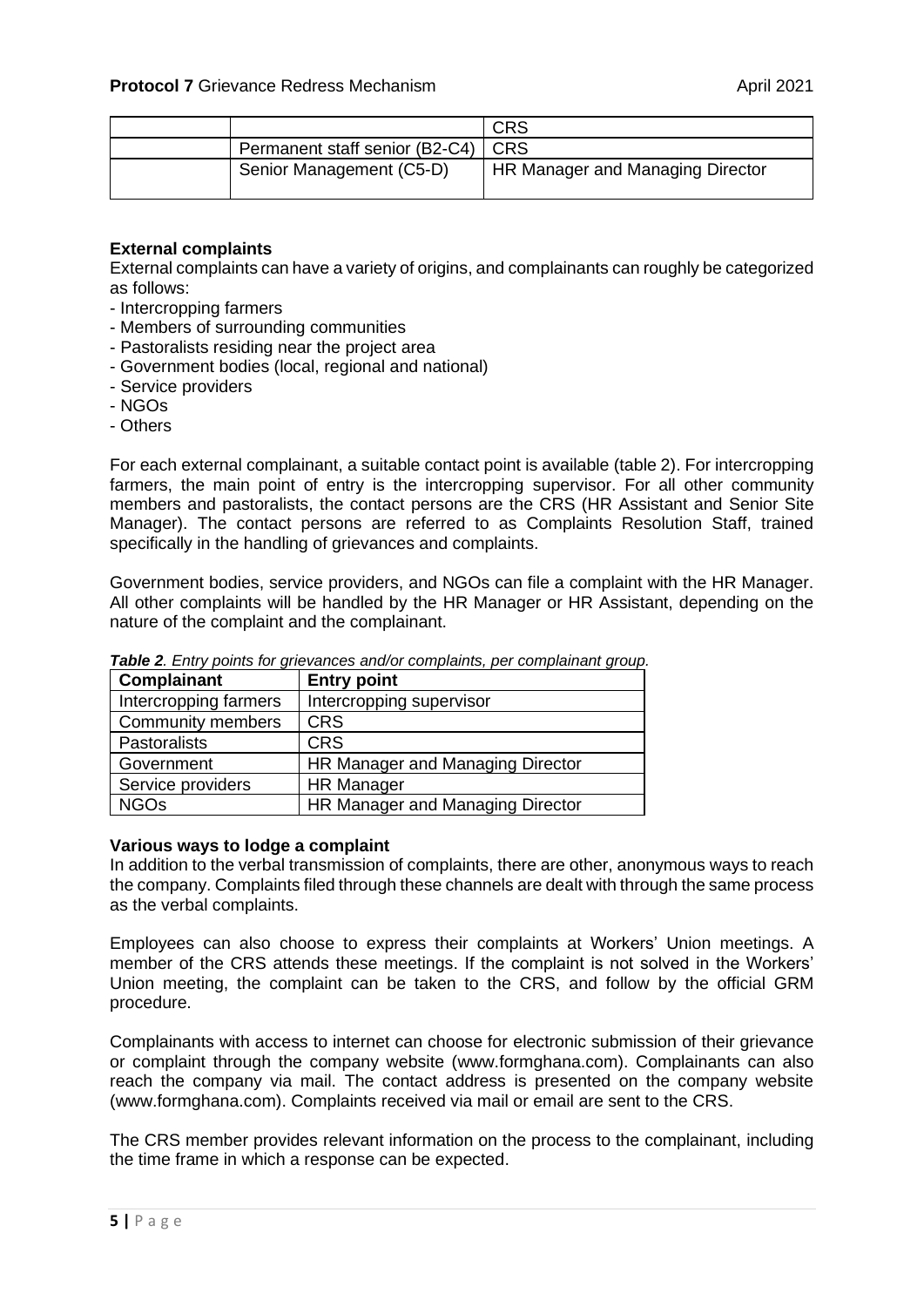## **Anonymous complaints**

A suggestion box has been installed at the company office blocks, where employees and external people can file their complaints anonymously. The complaint should contain information on the relation of the complainant with Form Ghana (employee or external). In case the complaint is from an external, he/she should mention their community on the complaint. The suggestion box is emptied weekly by the designated CRS member on site. Anonymous complaints that have been filed through the suggestion box will be registered on a Grievance Registration Form, but are left without a signature.

## **Time frame for lodging a complaint**

In order to ensure an accurate follow-up, complaints must be lodged within 10 working days. Only in exceptional and justified circumstances, another timeframe will be accepted.

## 2.3 Immediate response

At the first entry point, the complainant and the person receiving the complaint try to solve the complaint immediately. If a satisfactory solution is found at that stage, the case can be CLOSED. If no satisfactory solution is found, a formal complaint must be lodged within 10 working days.

## 2.4 Filing of a formal complaint

Each formal complaint is registered on a Grievance Registration Form (Annex 1: Grievance Registration Form) by a member of the Complaints Resolution Staff (CRS). When a complaint is first registered, the case gets a case number: year-location-number. Both parties sign the form to confirm that the registration is correctly done and that the complainant understands and agrees with the registration. If applicable: the name, contact details, and address of the organization of the complainant will be kept in the file, but not published and treated with discretion.

Complaints received via mail or email will also be recorded on the grievance registration form. A copy of the GRM form will be sent to the complainant, as a confirmation of receipt. The complainant has to reply to express agreement on the registration (or sign a hard copy at the CRS / HR office).

Filing of a formal complaint is concluded when the complainant (or opponent) and Form Ghana representative have both signed the Grievance Registration Form. The case is always OPEN at this point.

## 2.5 Official response letter by CRS

The CRS and designated staff gather information about the case and help determine whether and how the complaint might be resolved. If needed, the CRS can call for an investigation of the matter. This investigation is documented and kept in the complaints file as well. In case a complaint is lodged by a Form Ghana employee, FG management will decide whether the labour office should be involved as independent party.

The complainant will receive an official response letter within 10 working days after registration of the grievance, unless an extended period of time is agreed upon by both parties. This can only be done in exceptional and justified circumstances.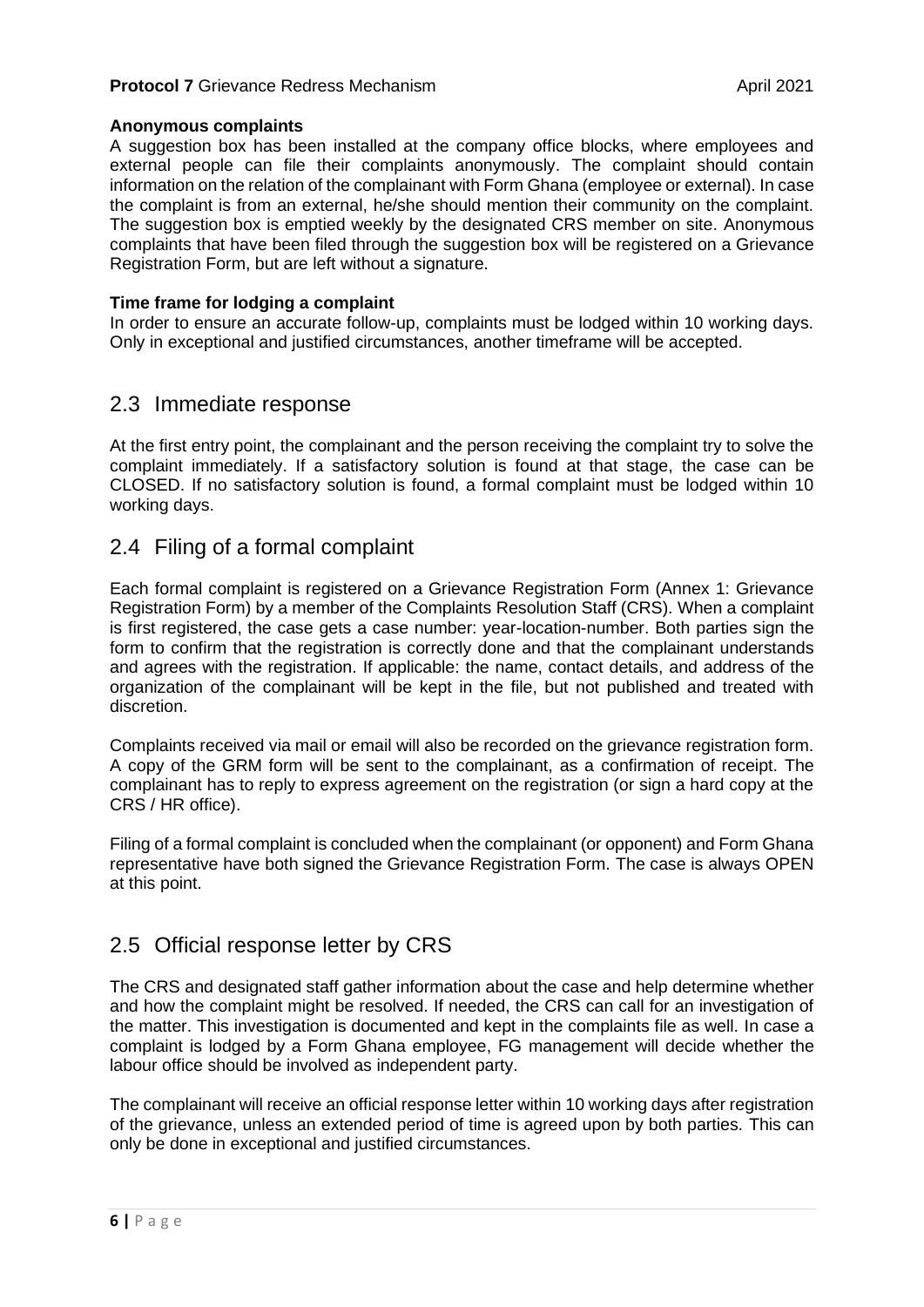The response letter contains the decision taken by the CRS on behalf of the company, and the option to appeal against the decision. The CRS is responsible for informing the complainant of the full contents of the response letter.

A copy of the official response letter is kept in the complaint file.

## **Official response to anonymous complaints**

- For anonymous complaints from employees, a written response is formulated by the CRS and is posted on the notice board within 10 workdays after registration. This procedure is displayed in the suggestion box.
- Official response letters to anonymous complaints from externals (intercroppers, community members) will be given to the community head by the FG-Intercropping Supervisor, with the request to communicate the content to the community members.

If the complainant is satisfied with the response, the matter is settled. The complainant shall sign for acceptance on the GRM-form and the case can be closed. In case of the involvement of external parties in the investigation and decision acceptance, they will also sign on the GRM-form.

If the complainant is not satisfied with the response, he/she can appeal against the decision. The appeal shall be submitted to the CRS within ten (10) working days after receiving the response letter, either in writing, using the standardized appeal form (Annex 2), or in person. If the appeal is done in person, the CRS will record the appeal. All appeal letters are filed in the complaints file.

*If no appeal form is received within 10 working days (after the date of the Official Response Letter), the case will be closed.*

## 2.6 Appeal & handling of the appeal

If the complainant did not agree with the solution proposed by the CRS in the official response, an appeal form has to be submitted to Form Ghana. The appeal form is added to the case-file, and taken to the HR Manager and/or Managing Director.

The HR Manager calls for a meeting with all relevant persons, including at a minimum the complainant and the Complaint Resolution Staff that recorded the complaint. Minutes of this meeting are recorded and documented in the second level complaints file, kept at the HR office.

Based on the meeting, the HR Manager assesses how to handle the complaint. He/she may call for an in-depth investigation, or another meeting. The following topics are included in the assessment:

- Identification of the parties involved
- Clarification of the issues and concerns raised by the complaint
- Gathering the views of other stakeholders, including those of the company
- Determining initial options that parties have considered and exploring various approaches for settlement

All results of the in-depth investigation are documented and stored in the complaints file.

In consultation with the complainant and all other parties involved, the HR Manager will come to a consensus-based solution within fifteen (15) working days from the date of the appeal.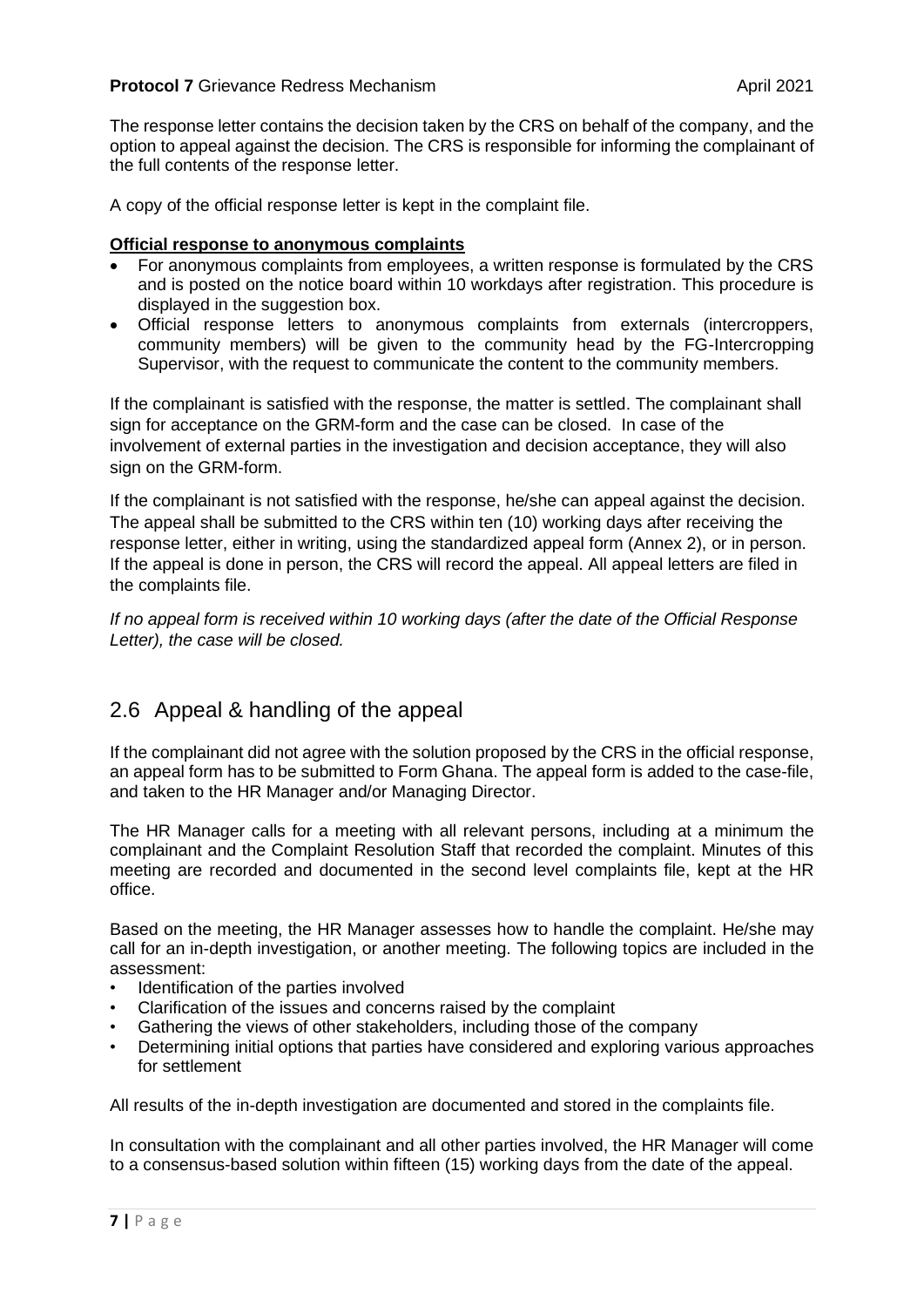If the case is complex and a resolution time frame cannot be met, an interim response is provided (oral and/or written) that informs the person of the delay, explain the reasons, and offers a revised date for the next steps.

If a decision has been reached, the HR Manager shall formally respond with a full explanation in writing to the complainant's appeal. (Appeal Resolution Letter). This letter includes followup actions if necessary, and timelines for implementation of the proposed solution. The Appeal Resolution Letter is filed in the complaints file.

If the complainant remains aggrieved, legal authorities must be consulted.

## 2.7 Implementation of proposed solution

Form Ghana will do what is agreed in the Appeal Resolution Letter, e.g. implementation of a proposed solution, within the given timeframes.

After implementation, final communication and evaluation take place with the complainant. After acceptance of the implemented solution, the complainant signs for closure of the case.

## 2.8 Legal authorities

If the company and the complainant cannot reach an agreement on the issue, the matter is redirected to the relevant authorities. This may be the police, the Forestry Commission, the Labour Department, or the Court of Law for settlement at Conciliation or Arbitration level.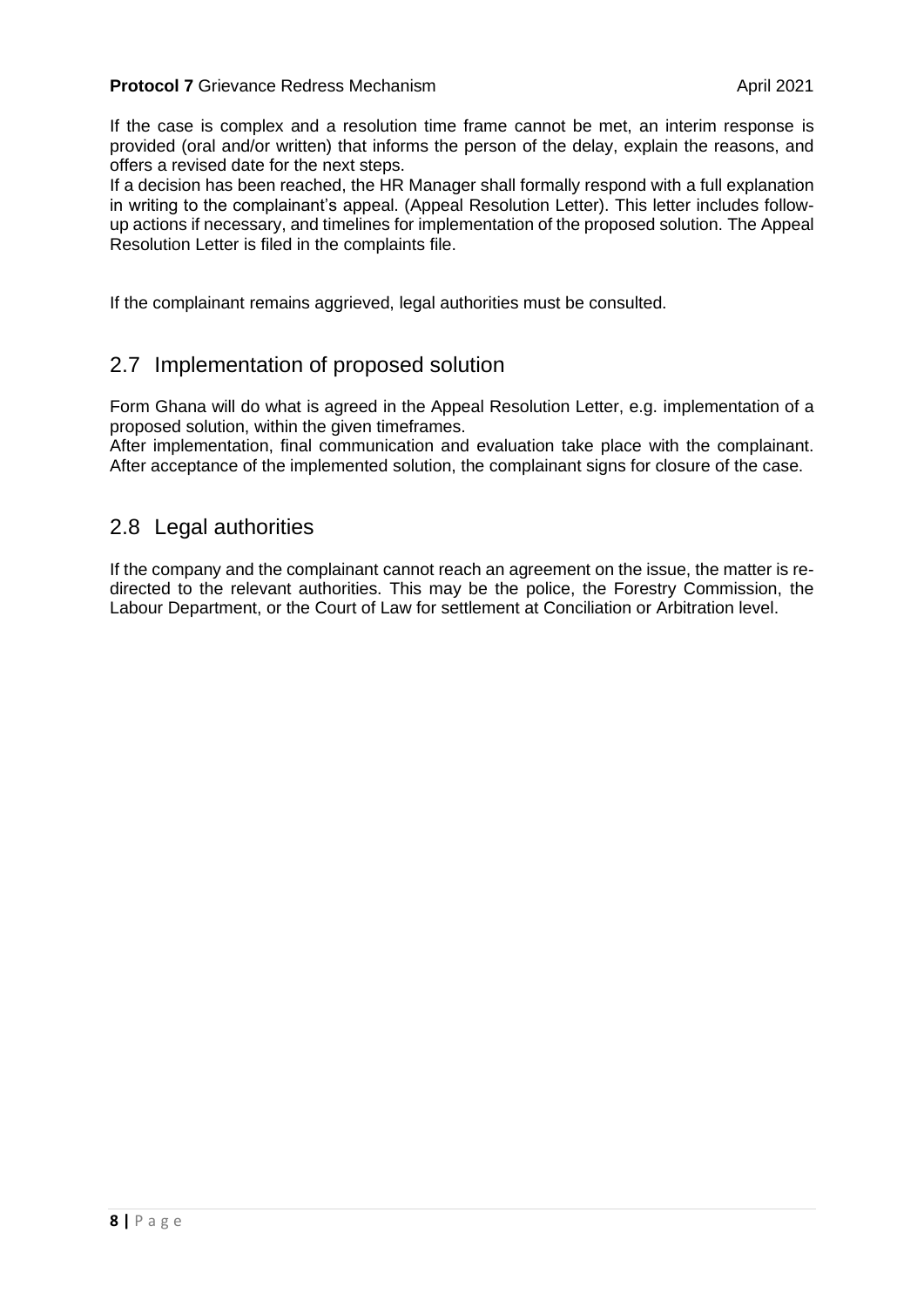# **A. Form Ghana vs. opponent stakeholder (group)**

In case Form Ghana has a concern, experiences negative behavior, or potential conflicts with external parties, Form Ghana can start a dialogue, aiming at prevention or solution of the problem. The main difference with the GRM mechanism described in part A of this protocol is the party that takes the initiative to officially start a dialogue/negotiation.

Only the MD can start this procedure, e.g. based on observations or remarks made during meetings (stakeholder meetings). He can assign another staff member, e.g. plantation manager, to represent Form Ghana and handle the negotiations. If other staff should notice any reason to start an official procedure, this should be discussed with the MD, who will make a decision.

This part of the procedure applies only to external stakeholders, such as intercropping farmers, members of surrounding communities, pastoralists residing near the project area, Government bodies (local, regional and national), service providers, NGOs, or others.

## **Preparations:**

Define the complaint and opponent. It should be clear what the problem is before opening a case. Evidence (photos, letters, minutes) that illustrate the problem can be stored in the file.

The following steps shall be followed:

## **Level 1. Entry & Registration**

First contact: Seeking contact with the relevant stakeholder, or stakeholder group. If the opponent stakeholders are a diffuse group of people, they should be asked to appoint a group representative (preferably a 'leader' who has the respect of his group members).

A case file shall be opened, using the GRM form. (opponents might not be willing to sign). The case is digitized in the GRM registration system.

**Level 2.** If a solution can be found straight away, this is recorded and if possible signed for acceptance by the stakeholder and the case can be closed.

## **level 3. Official complaint letter by Form Ghana**

From the Form Ghana point of view, the issue should be formulated, and communicated with the stakeholder (Group). Explanation of the situation/problem, including reasons why this important to Form Ghana, possible consequences if not addressed, and possible solutions.

Refer to the official procedure, and explain.

Propose for a 1st meeting to discuss the topic.

Result: Form Ghana has communicated the complaint or potential conflict situation to the opponent stakeholder (group). Copies of letters and records are kept in the GRM file.

## **Level 4. Appeal handling**

Necessary follow-up meetings are arranged by the appointed person (or MD). The opponent party will be heard in order to reach a consensus-based solution for the case.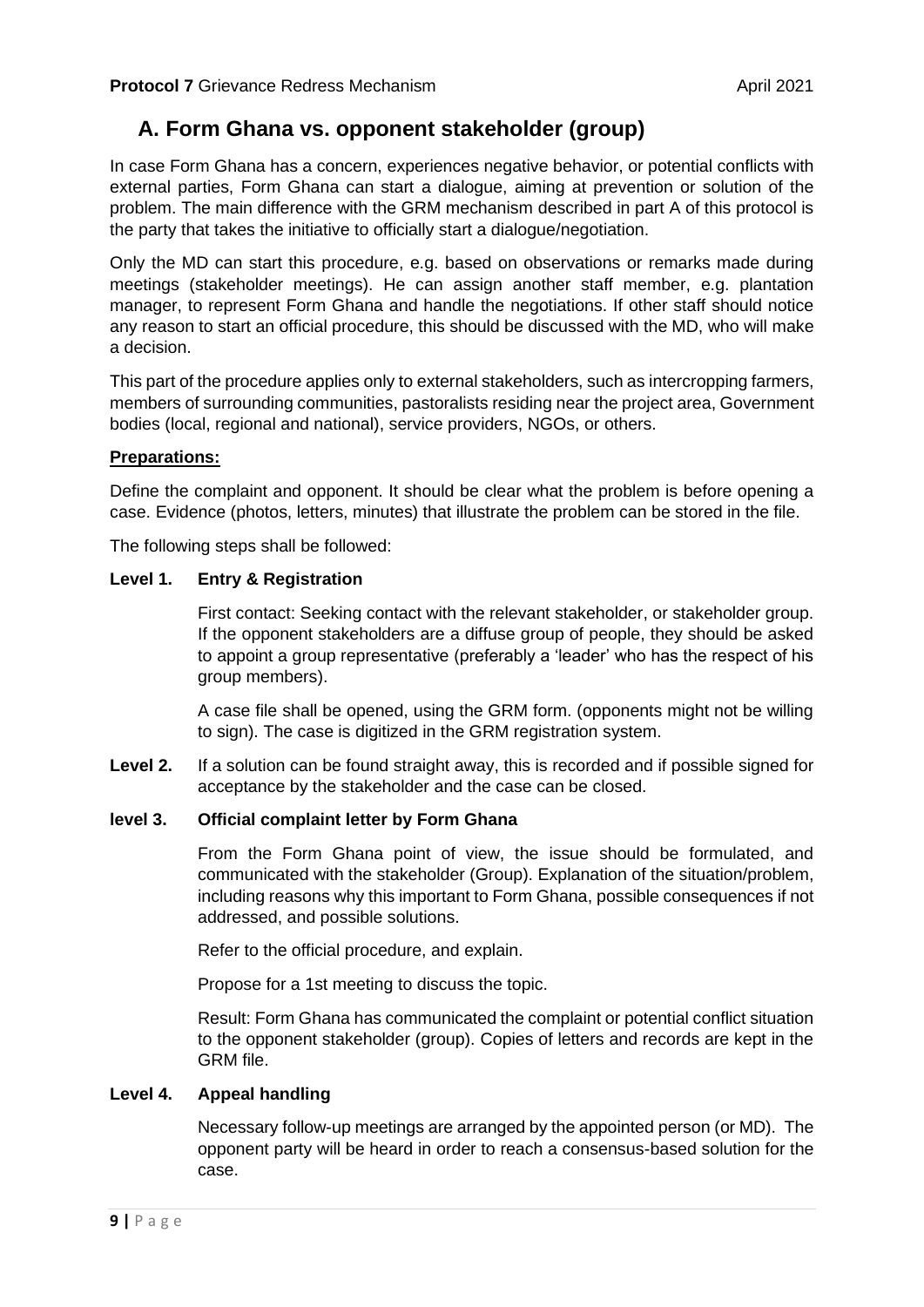If the solution acquires support from Form Ghana, conditions will be negotiated. All communication between FG and the complainant is recorded and filed.

The opponent stakeholder receives copies of the records (and signs for acceptance). In case the opponent stakeholder represents a group, he/she should be encouraged to communicate with other group members, to assure open dialogue with the whole group.

Once consensus is reached, this is recorded (include date, proposed solution, conditions, and timeframe). Both parties sign the consensus agreement and have a copy.

If the proposed solution needs time to be implemented, a timeframe is agreed, with several follow-up meetings to monitor implementation and compliance with the consensus agreement.

- **Level 5.** Implementation of the proposed solution, within the given timeframe. After implementation, final communication and evaluation take place. If both parties are pleased with the situation, the case can be closed.
- **Level 6.** If no consensus can be reached, the issue will be directed to the relevant (legal) authorities.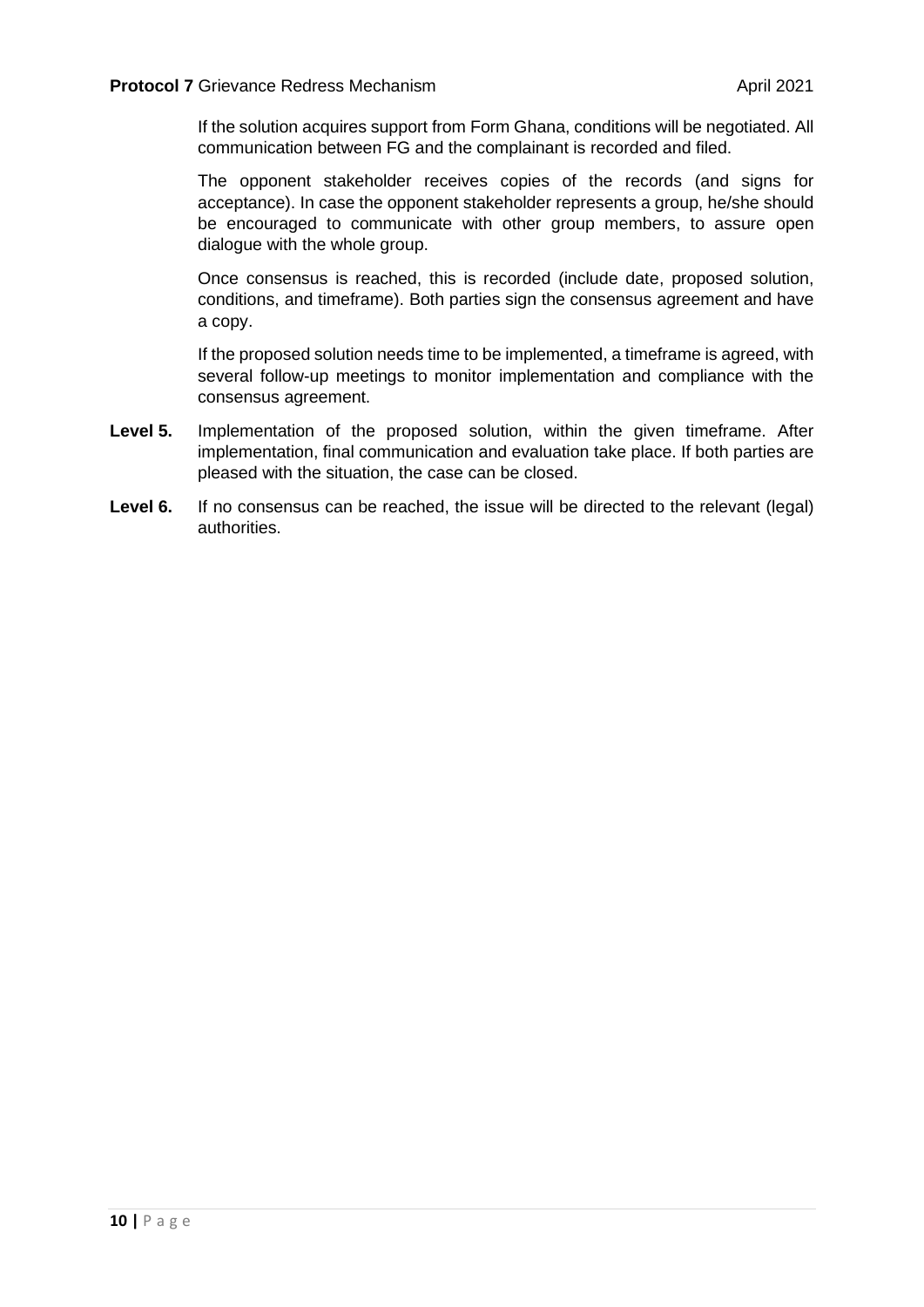

# **Grievance Registration Form**

Person recording: The contract of the case is contracted to case number: .......... - AKU- ...

Date ……………............................................. ………-BER- …

- □ A. Complainant vs. Form Ghana\*
- □ B. Form Ghana vs. opponent stakeholder(group)
- *\*) Tick the box that applies to the case*

## **1. ENTRY & REGISTRATION**

#### **Complainant / Opponent**

| Name                                                                                                                      |  |
|---------------------------------------------------------------------------------------------------------------------------|--|
| External (e.g. Community, Service<br>provider, Government body, Pastoralist,<br>NGO, intercropper) or Internal (Employee) |  |
| Function                                                                                                                  |  |
| Contact details complainant (ask the<br>complainant how he/she can be reached):                                           |  |
| Organization:                                                                                                             |  |
| Address:                                                                                                                  |  |
| Phone:                                                                                                                    |  |
| E-mail:                                                                                                                   |  |

*If applicable: the name, contact details, and address of the organization of the complainant will be kept in the file, but not published and treated with discretion.*

## **Complaint**

| Complaint subject (category)                              |  |
|-----------------------------------------------------------|--|
| Complaint entry (suggestion box, verbal,<br>email, other) |  |
| Name of the person the complaint was<br>first reported to |  |
| Date complaint first reported                             |  |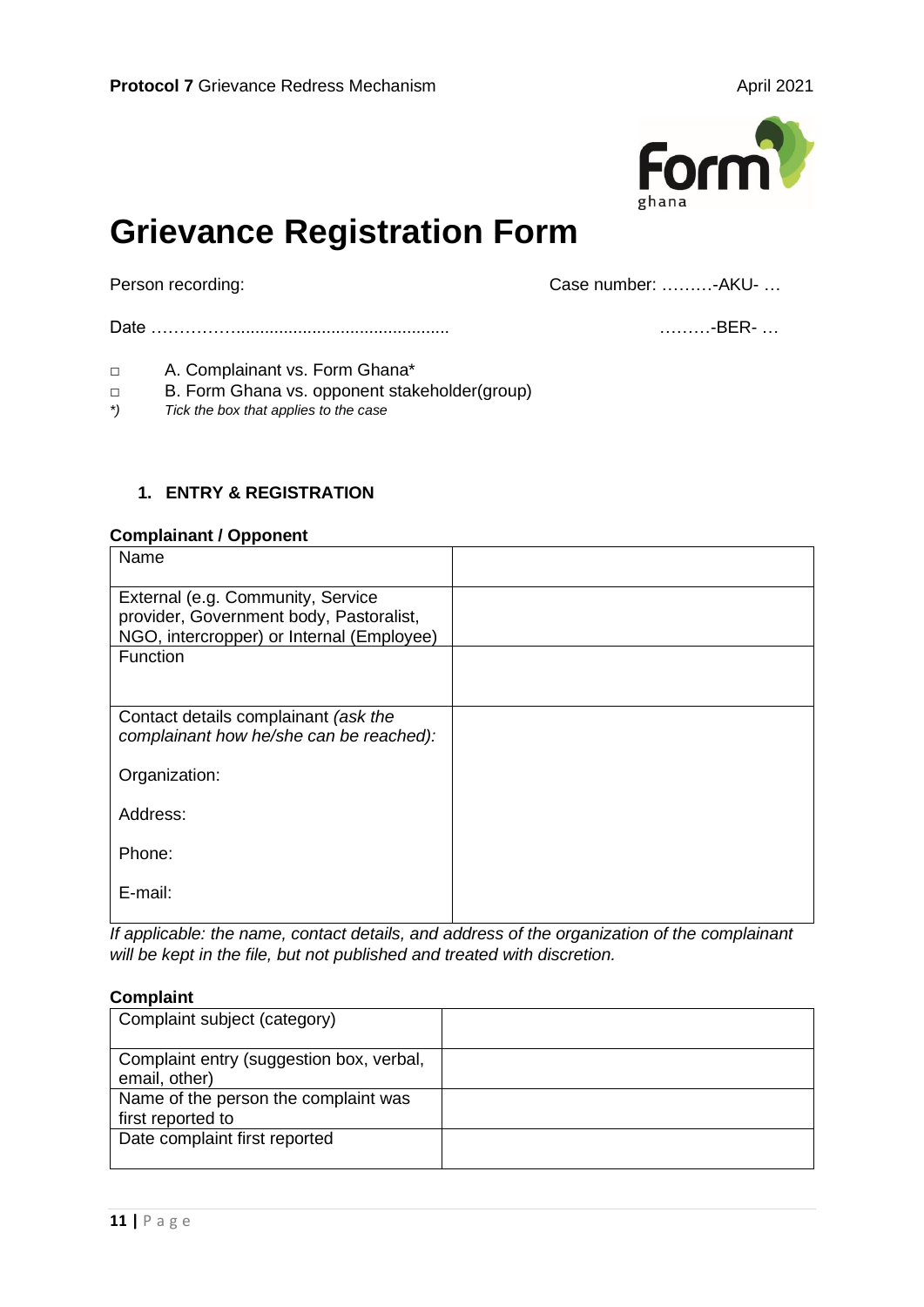## **REGISTRATION of the complaint:**

Describe in detail and accurately the nature of the complaint

*Strikeout what does not apply (depending on the type of case):* 

- A. The complainant declares the above complaint is correctly put into words. The procedure of follow-up is explained and understood by the complainant.
- B. Form Ghana has communicated the complaint or potential conflict situation to the opponent stakeholder (group). By signing, the opponent stakeholder declares they understand the nature of the complaint. The follow-up procedure is explained and understood by the opponent.

| Signature Complainant /<br>Opponent: | Signature on behalf of Form<br>Ghana<br>Name Form representative: | Where applicable, the<br>signature of 3 <sup>rd</sup> party<br>involved<br>Name 3 <sup>rd</sup> party: |
|--------------------------------------|-------------------------------------------------------------------|--------------------------------------------------------------------------------------------------------|
| Date:                                | Date:                                                             | Date:                                                                                                  |

#### **Immediate Response**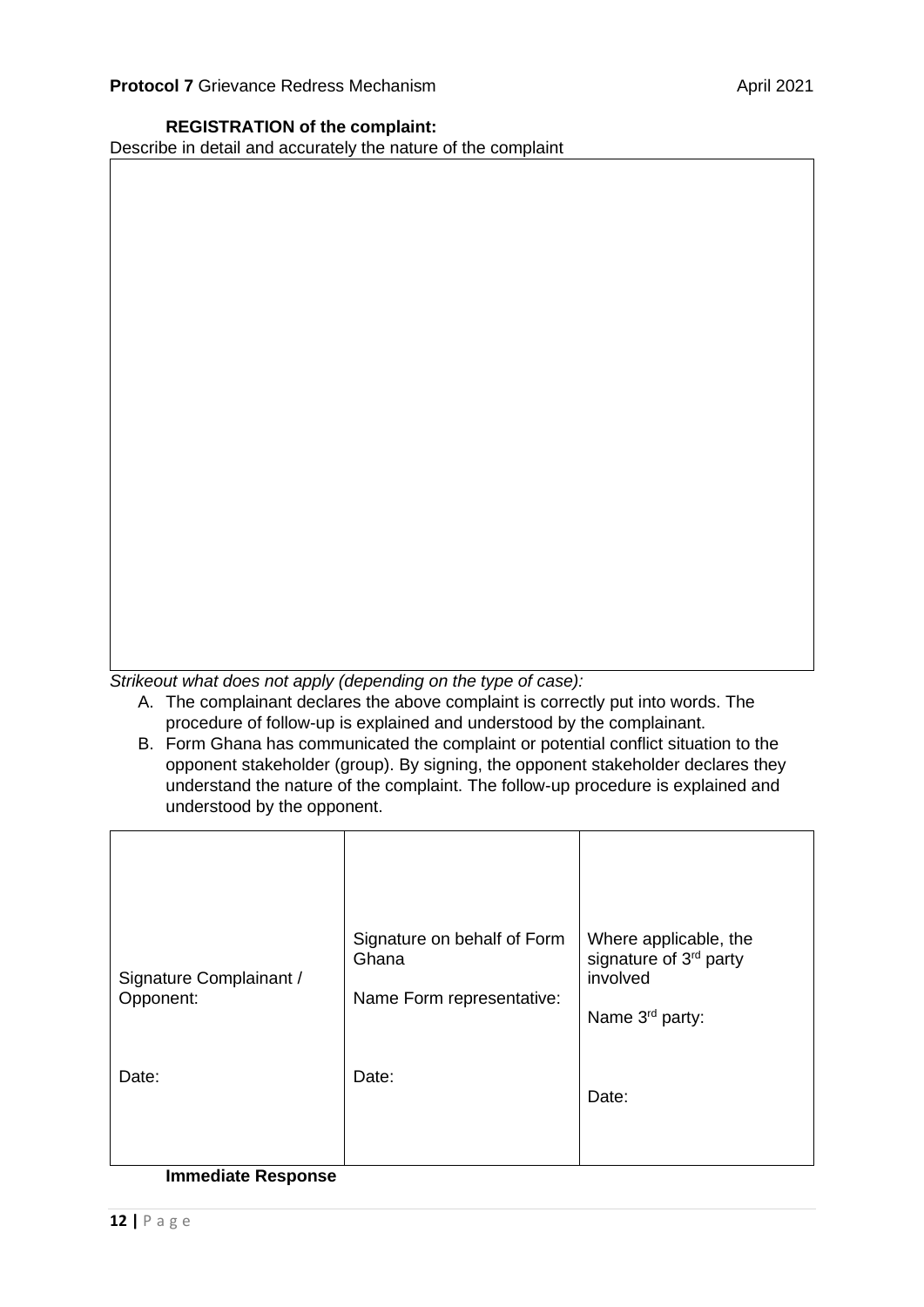Describe the immediate response given by FG

Since no agreement is reached immediately, the timeline for the Official response letter is:

- □ Within 10 working days (if possible), meaning before ……/……………/………….[date]
- □ Extended period of time is agreed upon by both parties, meaning before

……/……………/………….[date]

Justification for time extension: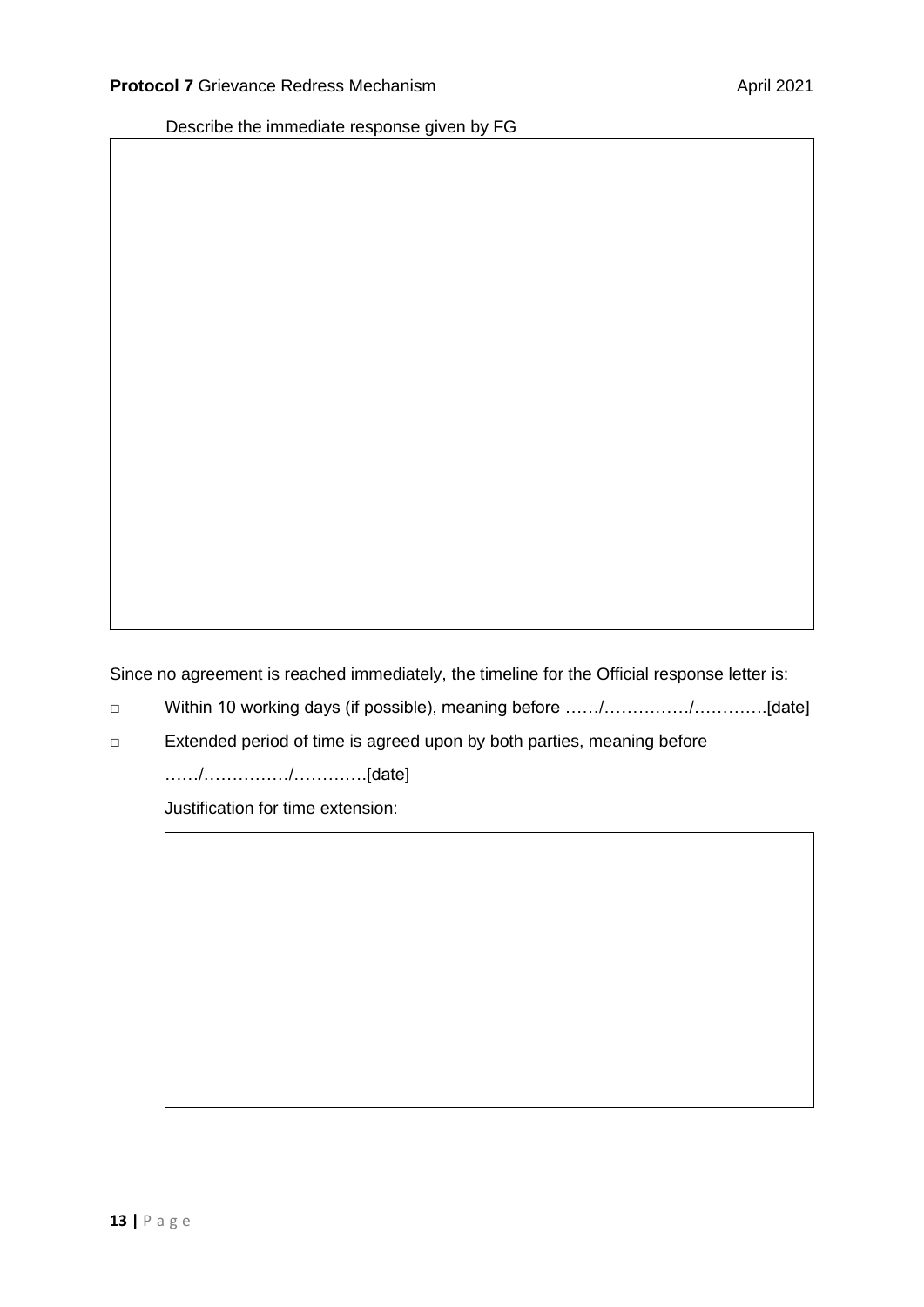## Official Response letter

The response letter contains the decision taken by the CRS on behalf of the company, and the option to appeal against the decision. Summary of the decision of the CRS:

□ The Official Response letter is communicated with the complainant on ….. / …….. / ……

□ How was the Official Response letter communicated to the complainant?

letter, notification on notice board, email, other: …………………….

□ The full contents of the response letter have been explained to the complainant, on

….. / …….. / ……

□ Copy of the Official Response letter has been filed at HR office. (Reference: …… )

## **Reply of the complainant:**

Is the complainant satisfied with the solution or not? Yes / No

Form Ghana and the complainant/opponent agree on the solution described in the Official Response Letter. After signature, the case will be closed. If no agreement is reached at this point, do not sign, but opt for appeal.

| and point, do not digit, but opt for appeal.                                    |                                                                   |                                                                                                 |  |
|---------------------------------------------------------------------------------|-------------------------------------------------------------------|-------------------------------------------------------------------------------------------------|--|
|                                                                                 |                                                                   |                                                                                                 |  |
| Signature Complainant /<br>Opponent for acceptance on<br>the proposed solution: | Signature on behalf of Form<br>Ghana<br>Name Form representative: | Where applicable, signature<br>of 3 <sup>rd</sup> party involved<br>Name 3 <sup>rd</sup> party: |  |
| Date:                                                                           | Date:                                                             | Date:                                                                                           |  |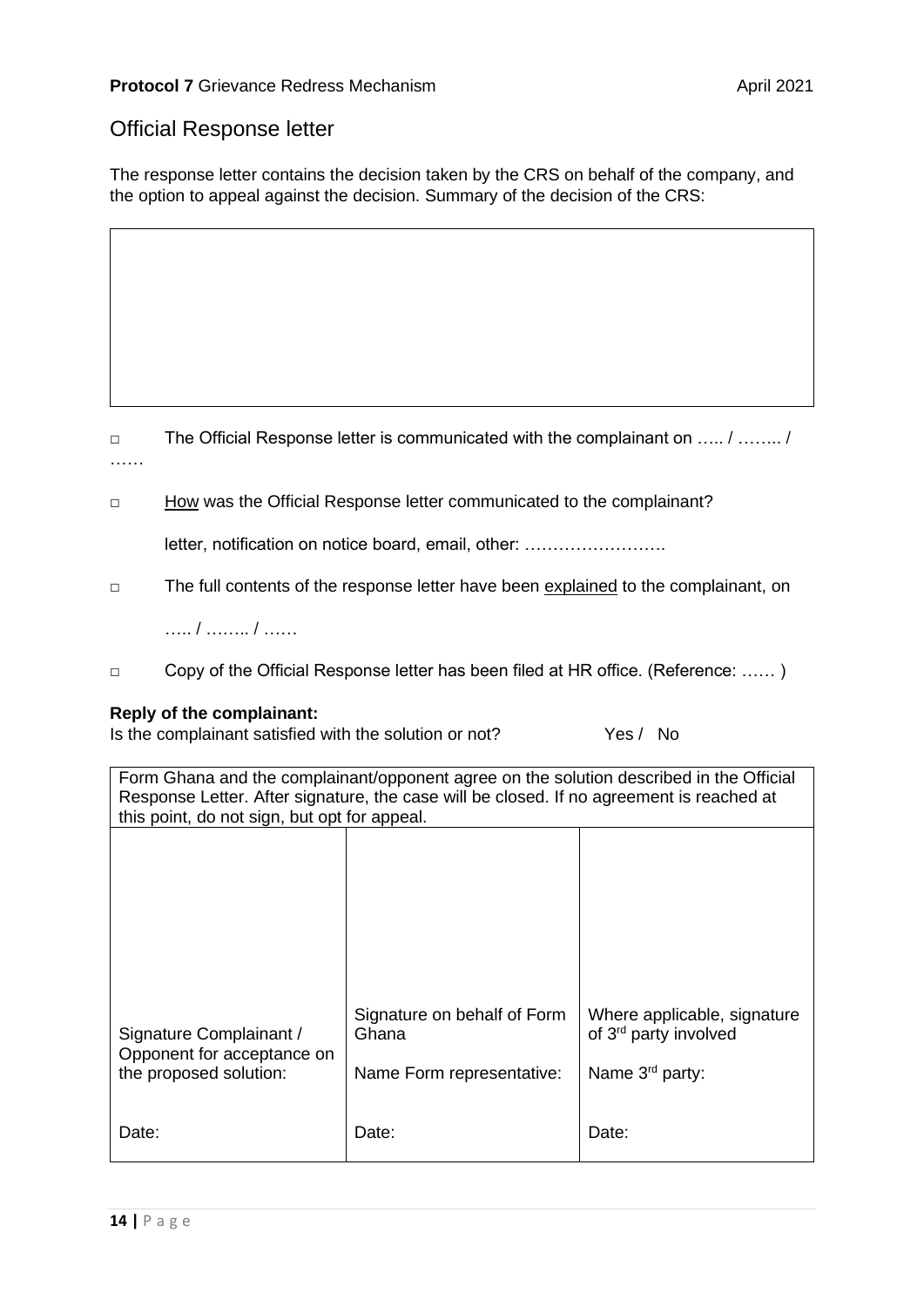If the complainant is not satisfied with the response, he/she can appeal against the decision. The appeal shall be submitted to the CRS within ten (10) working days after receiving the response letter, either in writing, using the standardized appeal form (Annex 2), or in person.

*If no appeal form is received within 10 working days (after the date of the Official Response Letter), the case will be closed.* 

# Appeal

- □ Appeal Form received on ....../..... / ........ [date]
- □ (Copy of Appeal Form) has been filed at HR office.

Summary of the Appeal:

Who should be involved in appeal handling:

- □ HR Manager and / or:
- □ MD

*The HR Manager calls for a meeting with all relevant persons, including at minimum the complainant and the Complaint Resolution Staff that recorded the complaint.* 

Date 1<sup>st</sup> appeal - meeting: ....... / ....... / .......

- □ Minutes of this meeting are recorded and documented in complaints file, kept at the HR office. Reference: ….
- □ Next step (recorded in minutes) defined:
	- □ in-depth investigation, or:
	- $\Box$  another meeting: proposed date  $2^{nd}$  appeal meeting: ……. / ……. / ……
- □ Reference in-depth investigation recordings:

Or:

□ Minutes of the 2<sup>nd</sup> appeal meeting are recorded and documented in complaints file, kept at the HR office. Reference: ….

*The HR Manager will strive to come consensus-based solution within fifteen (15) working*  days from the date of the appeal. If a decision has been reached, the HR Manager shall *formally respond with full explanation in writing to the complainant's appeal.*

- □ Appeal Resolution letter sent to complainant, on …… / ……… / ………
- □ (Copy of) the Appeal Resolution letter has been filed at HR office. (Reference: …… );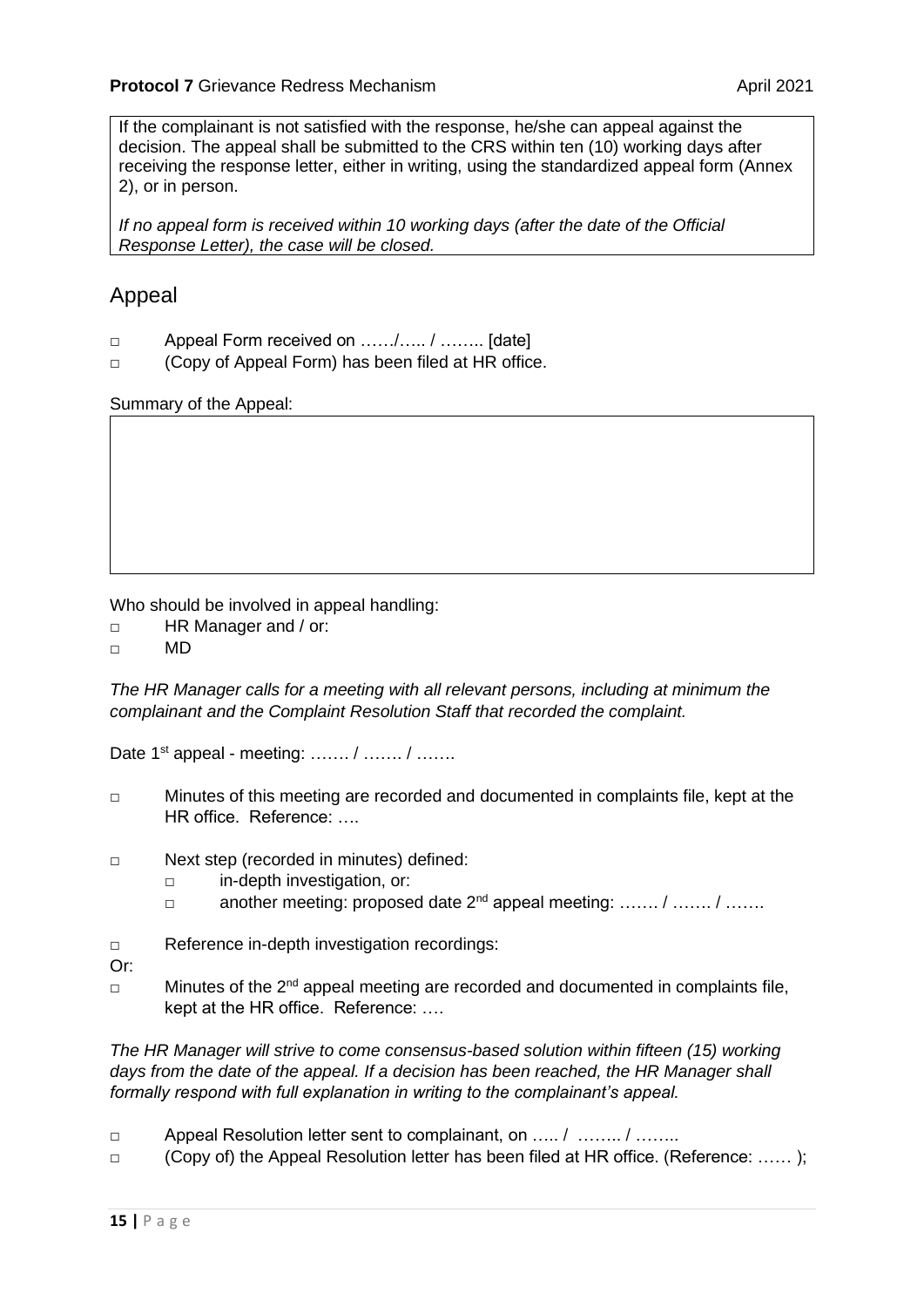## *If no consensus-based solution to the appeal is found:*

- □ interim response is provided (oral and/or written) that informs the person of the delay, explains the reasons, and offers a revised date for next steps.
- □ If the complainant remains aggrieved, legal authorities are consulted.

## Implementation of proposed solution

*Form Ghana will do what is agreed in the Appeal Resolution Letter, e.g. implementation of proposed solution, within the given timeframes. After implementation, final communication and evaluation takes place with the complainant.* 

*After acceptance of the implemented solution, the complainant signs for closure of the case.*

□ Evaluation with HR Manager and complainant on ……. / ………… / …………

Summary of evaluation meeting:

| Form Ghana and the complainant / opponent have evaluated the case.<br>The proposed solution has been implemented. After signature the case will be closed. |                                      |                                                                  |
|------------------------------------------------------------------------------------------------------------------------------------------------------------|--------------------------------------|------------------------------------------------------------------|
|                                                                                                                                                            |                                      |                                                                  |
| Signature Complainant /<br>Opponent for closure of the                                                                                                     | Signature on behalf of Form<br>Ghana | Where applicable, signature<br>of 3 <sup>rd</sup> party involved |
| case:<br>Date:                                                                                                                                             | Name Form representative:<br>Date:   | Name $3rd$ party:<br>Date:                                       |